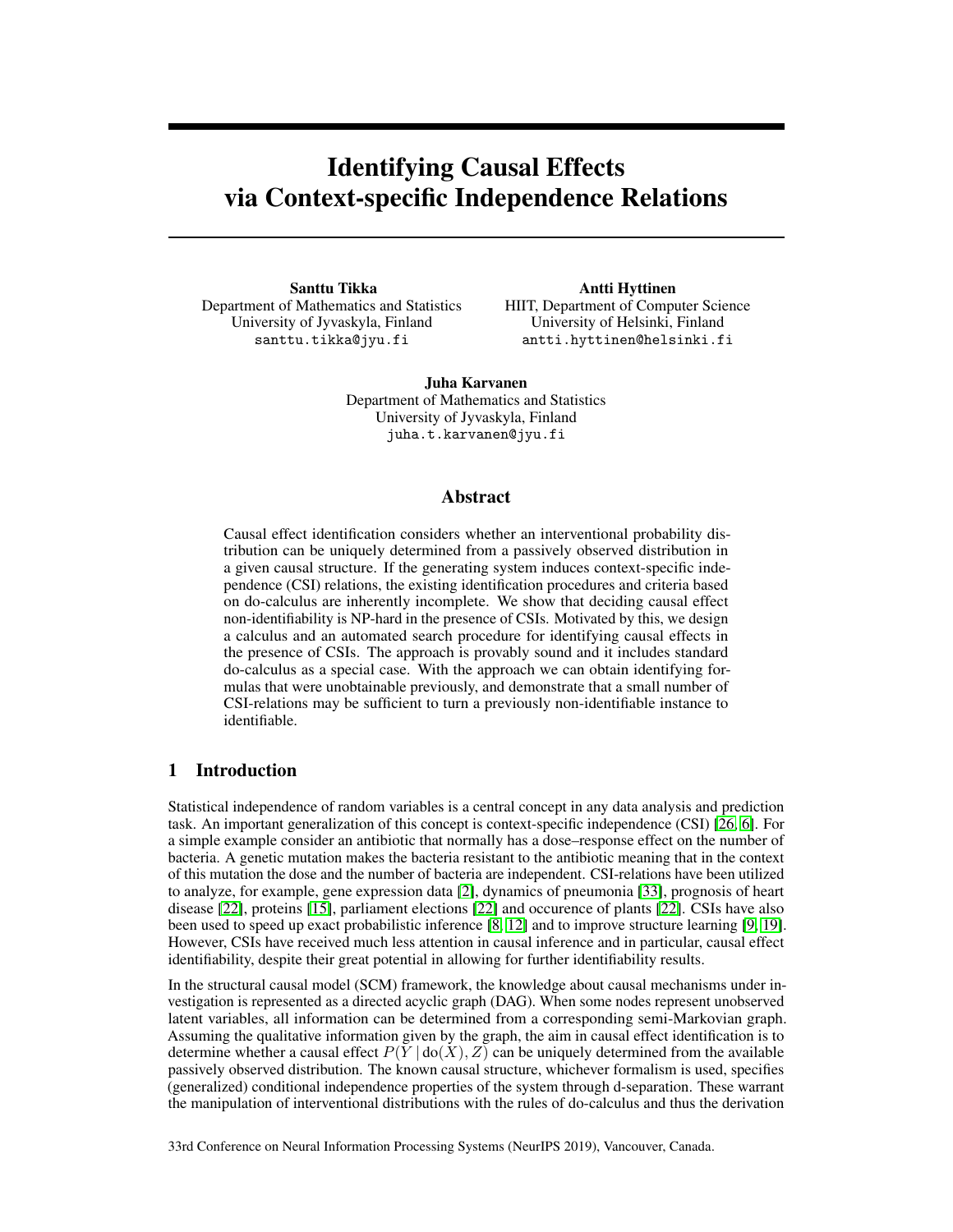

Figure 1: (a) L is latent unobserved variable. (b) CPT for  $P(X | A, L)$ . (c) Decision tree with  $P(X | A, L)$  given in the leaf nodes. (d) corresponding labeled DAG (LDAG). (e) LDAG with an intervention node added for X.

of identifying formulas [23, 24]. The ID algorithm implements this inference: it can identify the causal effect whenever it can be non-parametrically identified [28, 17, 32].

When we have further information on the generative causal model, the completeness results of the previous approaches do not apply anymore: more causal effects become identifiable and do-calculus based methods will report false non-identifiability. One such piece of *still qualitative* information are CSI-relations. One example is shown in Fig. 1(a). The causal effect  $P(Y | \text{do}(X))$  is non-identifiable by do-calculus here due to the back-door path through latent factor  $\tilde{L}$ . However, if we know CSIs  $\overline{X} \perp L | A = 0$  and  $\overline{X} \perp Y | A = 1$ , L the causal effect is identifiable (see Eq. 1 in Sec. 4.2).

Accounting for CSIs imposes additional challenges for deciding causal effect identifiability and to the derivation of identifying formulas. Instead of a graphical models for conditional independence, we need to employ inherently more complicated graphical models for CSI. As we shall show, derivation of causal effects requires context-specific reasoning. All this is well worthwhile if it warrants the identifiability of new causal effects.

We formulate the problem of causal effect identifiability in the presence of CSIs for binary variables and show that deciding non-identifiability is NP-hard (Sec. 3). Motivated by this we develop a calculus, and a search procedure over the rules of the calculus (Sec. 4 and 5). To make our search feasible, we eliminate redundant contexts, implement new separation criteria and use a well-motivated heuristic. With these techniques we scale up to network sizes often reported in literature. Most importantly, we show a host of examples where do-calculus cannot identify a causal effect but our search procedure leveraging on CSIs can prove identifiability (Sec. 6). Impact for future research and alternative approaches are discussed in Sec. 7.

## 2 Preliminaries: Graphical Models for Context-specific Independence

Our starting point is causal effect identification over a DAG  $G = (\mathbf{V}, \mathbf{E})$ . The set  $\mathbf{W} \subseteq \mathbf{V}$  denotes a set of observed variables, marked by circular nodes. Since we also take into account the local structure, we mark any unobserved variables explicitly as rectangular nodes in the graph (as opposed to the semi-Markovian representation with bi-directed edges). The set  $pa(Y)$  denotes the parents of a node Y regardless of their observability. Notation  $x$  is used to denote an assignment to random variables X, and  $val(X)$  is used to denote the set of all possible assigments to X. All variables are assumed to be binary.

There are different ways of representing the local structure in the local conditional probability distribution (CPD) of a node given its parents [20, 9]. One of the most popular ways of modeling the local structure is to cast some of the probabilities identical in the CPDs. For example the conditional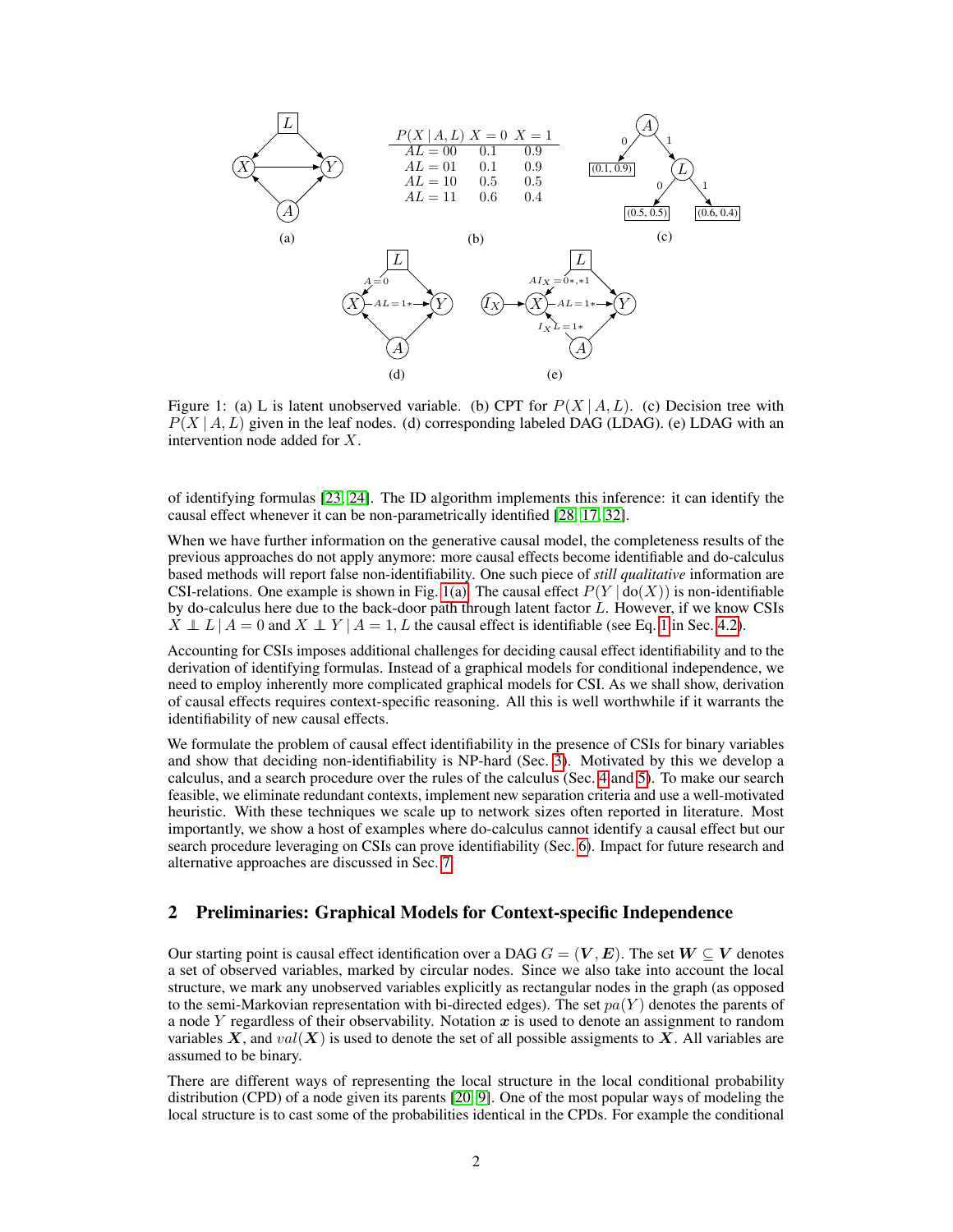probability table (CPT) of X in Fig. 1(b) has identical probabilities in the first two rows. One way to model such local structure is to use decision trees as in Fig. 1(c), see Koller et al. [20] for others.

Importantly, local structure induces local CSIs of the form  $Y \perp X \mid pa(Y) \setminus X = \ell$ , denoting that Y is independent of the value of a parent X when the other parents of Y are assigned to values  $\ell$ . The local CPT in Fig. 1(b) implies  $X \perp Y | A = 0$ . The decision tree in Fig. 1(c) also shows this local CSI: once going down the branch with  $A = 0$  the value of X is not influenced by the value of L.

In this paper, we employ the idea of Pensar et. al. [25] and mark local CSIs as labels on the edges of the DAG. A DAG (V, E) together with a set of labels  $\mathcal L$  defines a labeled DAG (LDAG)  $G = (V, E, \mathcal{L})$ , where for each edge  $X \to Y \in E$  there is a label  $L \in \mathcal{L}$ , which is a (possibly empty) set of assignments to  $pa(Y) \ X$  i.e., other parents of Y. Each assignment in the label encodes a local CSI: if  $\ell \in L$ , then  $Y \perp X \mid pa(Y) \setminus X = \ell$ . Symbol  $*$  is used as a shortcut notation for any value. For example, the label  $\overrightarrow{AL} = 1*$  on  $X \to Y$  in Fig. 1(d) implies that  $X \perp Y | A = 1, L$ . Finally, throughout the paper, we restrict our attention to regular maximal LDAGs. Maximality requires that all labels that follow from other labels are recorded in the edges. Regularity means that edges absent in every context are not included in the graph. See Pensar et. al. [25] for details.

Any LDAG can be turned into a *context* s *specific DAG* by removing edges that are spurious (i.e., irrelevant) when variables  $S$  have values  $s$  as follows. The nodes appearing in the label  $L$  on some  $X \to Y$  can be partitioned into two sets A and B: nodes in A are assigned to a by the context s, while nodes in  $\vec{B}$  are not. Then, the edge  $X \to Y \in E$  is not present in the context s specific DAG (i.e., the edge is spurious) if  $(a, b) \in L$  for all possible assignments b. For example, the context  $A = 1$  specific DAG of Fig. 1(d) is identical to the underlying DAG except for  $X \rightarrow Y$  being absent.

A *sufficient* condition for a non-local CSI to be implied by an LDAG structure is given by CSIseparation criterion [6]: If sets of nodes  $X$  and  $Y$  are d-separated given  $C, S$  in the context s specific DAG of G, then  $X \perp Y \mid C$ , s is implied by G. Note that d-separation is a special case when  $S = \emptyset$ . For example, the labeling in Fig. 1(d) implies that  $X \perp L | A = 0$  by this criterion, as the edge  $L \rightarrow X$  is absent in the context  $A = 0$  specific DAG.

We assume a positive distribution over the variables  $V$  [17]. This makes causal effects well-defined and justifies conditioning on any subset of variables or their particular assignments.

## 3 Causal Effect Identification for CSI-based Graphical Models

As the first contribution we formalize causal identifiability problem in the presence of CSIs. Identifiability [24, 29] considers whether a causal effect can be uniquely identified in models with a given fixed structure. If an effect is non-identifiable, there are (at least) two models that agree with the observations and have the same given structure but disagree on the causal effect.

We use LDAGs to define identifiability in the presence of CSIs, as LDAGs offer a simple and intuitive visual view of the causal structure and local CSIs. The LDAG is assumed known based on the background knowledge on the examined study, similarly as semi-Markovian graphs are standardly drawn for do-calculus. For example, consider (again) the case where an antibiotic  $A$  had a doseresponse effect to  $H$  only if a genetic mutation  $M$  had not taken place. Hence, we would mark label  $M = 1$  on the edge  $A \rightarrow H$ . Thus, the causal effect identification problem can be formulated as:

**Input:** An LDAG G over V,  $P(W)$  for  $W \subseteq V$ , a query  $P(Y | \text{do}(X), Z)$  s.t.  $Y, X, Z \subseteq W$ .

**Task:** Output a formula for  $P(Y | \text{do}(X), Z)$  over  $P(W)$ , or decide that it is non-identifiable.

When no labels appear on the edges of an LDAG, the causal structure can be directly cast as a semi-Markovian graph. Thus, the setting of do-calculus is a special case of this one.

## 3.1 On Computational Complexity

In contrast to causal effect identifiability over semi-Markovian graphs, which has polynomial decision procedures [28, 17], taking local structure and CSIs into account makes the corresponding decision problem NP-hard. (The proofs for all theorems are given in the supplementary material.)

Theorem 1. *Deciding non-identifiability of a causal effect given an LDAG over* V *and a passively observed distribution over*  $W \subseteq V$  *is NP-hard.*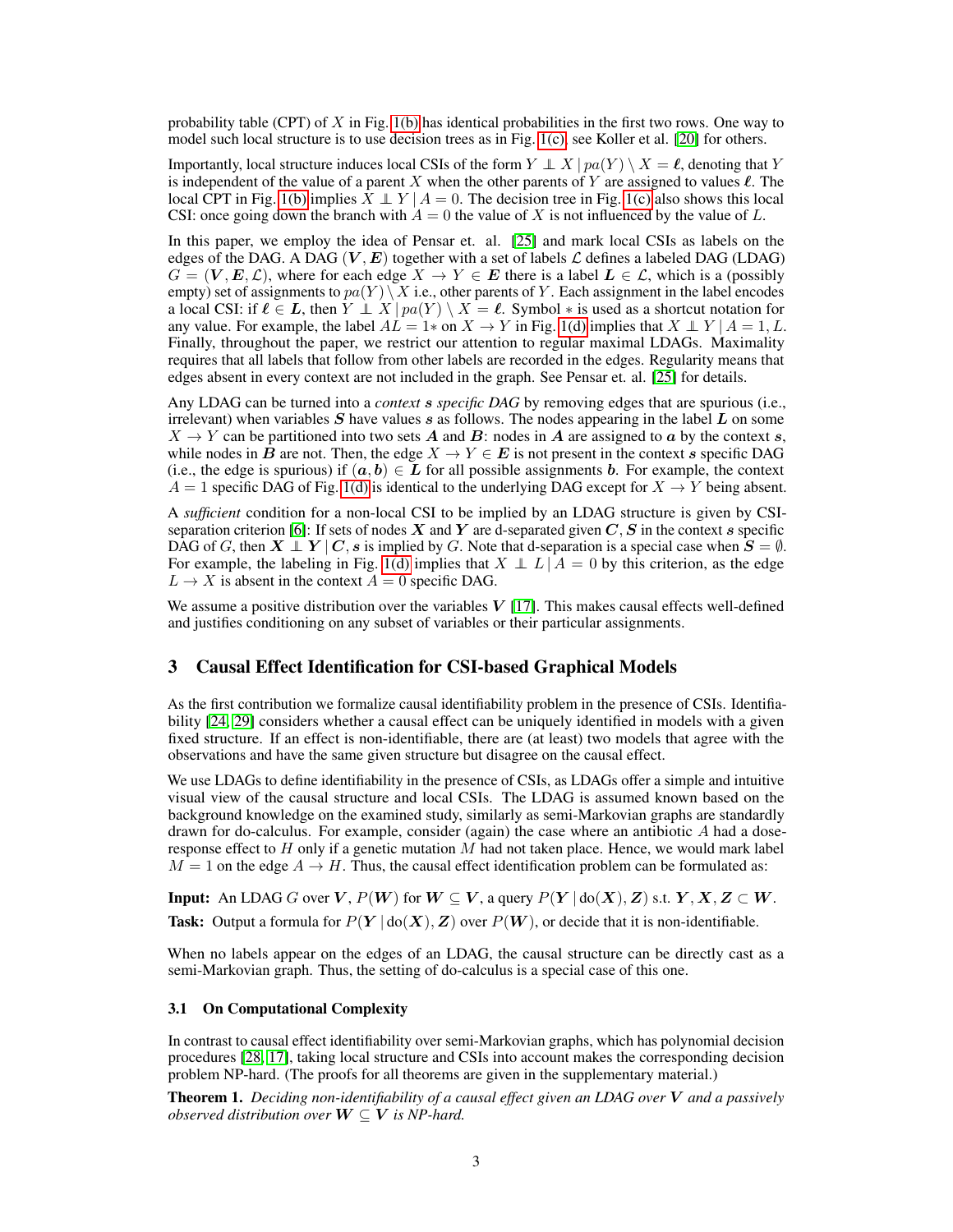Rule 1 (Insertion/Deletion of observations):  $P(Y | \text{do}(X), Z, W) = P(Y | \text{do}(X), W)$  if  $Y \perp Z | X, W || X$ Rule 2 (Action/Observation exchange):  $P(Y | \text{do}(X), \text{do}(Z), W) = P(Y | \text{do}(X), Z, W)$  if  $Y \perp I_Z | X, Z, W | X$ Rule 3 (Insertion/Deletion of actions):  $P(Y | \text{do}(X), \text{do}(Z), W) = P(Y | \text{do}(X), W)$  if  $Y \perp I_Z | X, W | X$ 

Figure 2: Rules of do-calculus. The sets  $X, Y, Z$  and W are disjoint. Notation  $||X|$  means that the condition is evaluated in a graph in which edges into X are removed.  $I_z$  denotes the intervention nodes of variables  $Z$  (see Sec. 4.1).

The proof of Theorem 1 shows that 3-SAT can be reduced to the identifiability of  $P(Y | \text{do}(X))$ from  $P(X, Y)$ . On an intuitive level, the intricate structure in the local CPDs allows for representing instances of NP-hard decision problems. This result is related to NP-hardness results of exact inference [10], implication problem of CSIs [20, 11] and the complexity results for Halpern's actual causation [1], however, we are not aware of other NP-hardness results for causal effect identifiability.

## 4 A Calculus for Determining Identifiability

In light of Theorem 1, fast algorithms for determining identifiability of a causal effects may be generally unobtainable. Thus, we take here an approach similar to [14, 23, 16] and formulate a calculus called CSI-calculus which can be used to show identifiability for particular instantiations of the problem. CSI-calculus is an extension of do-calculus of Fig. 2. In the first subsection we show that due to the versatile graphical model used (LDAG), we only need to consider identification of conditional probabilities (i.e., the do-operation is not needed). The second subsection gives the rules of CSI-calculus.

#### 4.1 Reduction to the Identifiability of Conditional Probabilities in LDAGs

Interventions can be encoded naturally with the use of intervention variables and CSIs [6, 23, 13]. Here we show how this can be done for LDAGs.

For any LDAG  $(V, E, \mathcal{L})$ , we can construct an augmented LDAG that has the capacity to represent interventions as follows. Each node  $X \in V$  is augmented by an intervention node  $I_X$  and an edge  $I_X \to X$ . If  $I_X = 0$ , then X is in its passive observational state determined by its parents  $pa(X)$ . If  $I_X = 1$ , then X is intervened on and its value is determined independently from its parents.

For every  $X \in V$  and every label  $L_Z \in \mathcal{L}$  of every incoming edge  $Z \to X$  such that  $Z \neq I_X$ , we construct the augmented label  $L'_Z$  by including the assignments  $I_X = *, pa(X) \setminus (I_X \cup Z) = \ell$ for every  $\ell \in \mathbf{L}_Z$  and  $I_X = 1$ ,  $pa(X) \setminus (I_X \cup Z) = *$ . In other words,  $\mathbf{L}'_Z$  renders the edge  $Z \rightarrow X$  spurious when  $I_X = 1$  or in any context where  $L_Z$  would. Fig. 1(e) shows an LDAG that is constructed from the LDAG in Fig. 1(d) by adding an intervention node for  $X$ .

Using the above construction, an interventional distribution  $P(Y | \text{do}(X))$  is now simply a conditional distribution  $P(Y | X, I_X = 1)$ . Thus, we can essentially drop the do-operator from the problem definition, and model interventions using intervention nodes and CSIs instead. To simplify the notation, we omit intervention nodes for variables that are in their passive observational state from formulas. We do still include the do-operator when possible for improved readability.

#### 4.2 Rules of the Calculus

Figure 3 describes the rules of CSI-calculus. In the rules we use terms that apply for all assignments (large letters) and to particular assignments (small letters). We do this in order to make the derivations shorter and identifying formulas more understandable. A valid calculus can be formed by omitting all large letters, but our experiments (Sec. 6) suggest that such a calculus is far less efficient.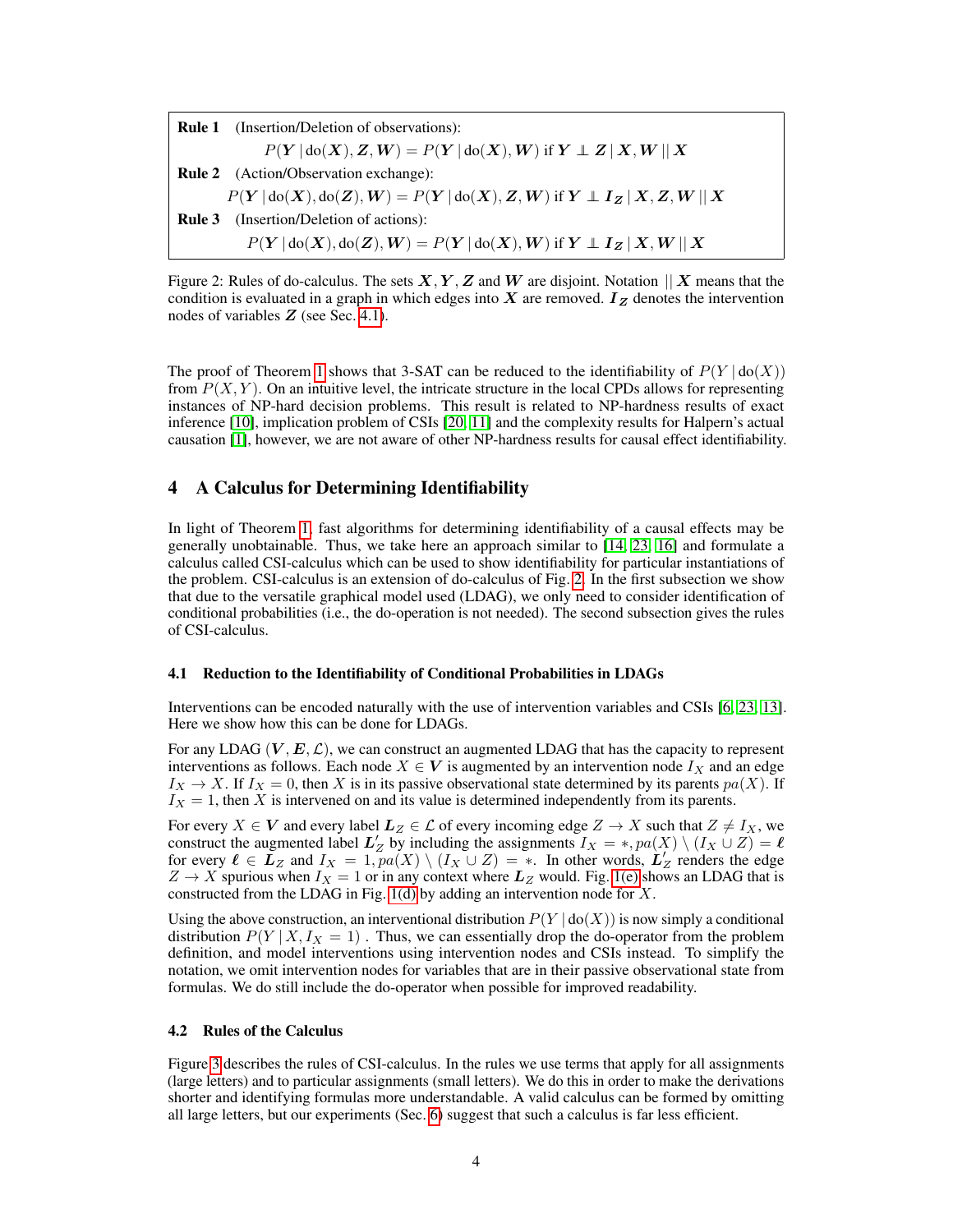Rule 1 (Insertion/Deletion of observations):  $P(\bm Y_1, \bm y_2 \,|\, \bm Z_1, \bm z_2, \bm X_1, \bm x_2) = P(\bm Y_1, \bm y_2 \,|\, \bm X_1, \bm x_2)$  if  $\bm Y_1, \bm Y_2 \perp\!\!\!\!\perp \bm Z_1, \bm Z_2 \,|\, \bm X_1, \bm x_2$ Rule 2 (Marginalization/Sum-rule):  $P(\boldsymbol{Y}_{1}, \boldsymbol{y}_{2} \,|\, \boldsymbol{X}_{1}, \boldsymbol{x}_{2}) = \sum_{\boldsymbol{Z}} P(\boldsymbol{Y}_{1}, \boldsymbol{y}_{2}, \boldsymbol{Z} \,|\, \boldsymbol{X}_{1}, \boldsymbol{x}_{2})$ **Rule 3** (Conditioning):<br>  $P(Y_1 | Z_1, z_2, X_1, x_2) = \frac{P(Y_1, Z_1, z_2 | X_1, x_2)}{\sum_{Y_1} P(Y_1, Z_1, z_2 | X_1, x_2)}$ <br> **Rule 4** (Product-rule):  $P(\boldsymbol{Y}_1,\boldsymbol{y}_2,\boldsymbol{Z}_1,\boldsymbol{z}_2\,|\,\boldsymbol{X}_1,\boldsymbol{x}_2) = P(\boldsymbol{Y}_1,\boldsymbol{y}_2\,|\,\boldsymbol{Z}_1,\boldsymbol{z}_2,\boldsymbol{X}_1,\boldsymbol{x}_2) P(\boldsymbol{Z}_1,\boldsymbol{z}_2\,|\,\boldsymbol{X}_1,\boldsymbol{x}_2)$ Rule 5 (General-by-case reasoning):  $P(\boldsymbol{Y}_1,\boldsymbol{y}_2,1-z\,|\,\boldsymbol{X}_1,\boldsymbol{x}_2)=P(\boldsymbol{Y}_1,\boldsymbol{y}_2\,|\,\boldsymbol{X}_1,\boldsymbol{x}_2)-P(\boldsymbol{Y}_1,\boldsymbol{y}_2,z\,|\,\boldsymbol{X}_1,\boldsymbol{x}_2)$ Rule 6 (Case-by-case reasoning):  $P(Y_1, y_2, Z | X_1, x_2) = \begin{cases} P(Y_1, y_2, Z = 0 | X_1, x_2) & \text{if } Z = 0 \\ P(Y_1, y_2, Z = 1 | X_1, x_2) & \text{if } Z = 1 \end{cases}$  $P(Y_1, y_2, Z = 1 | X_1, x_2)$  if  $Z = 1$ **Rule 7** (Case-by-general reasoning (a)):  $P(\boldsymbol{Y}_1, \boldsymbol{y}_2, z \,|\, \boldsymbol{X}_1, \boldsymbol{x}_2) = P(\boldsymbol{Y}_1, \boldsymbol{y}_2, Z \,|\, \boldsymbol{X}_1, \boldsymbol{x}_2)\big|_{Z=z}$ Rule 8 (Case-by-general reasoning (b)):  $P(\boldsymbol{Y}_1, \boldsymbol{y}_2 | \boldsymbol{X}_1, \boldsymbol{x}_2, z) = P(\boldsymbol{Y}_1, \boldsymbol{y}_2 | \boldsymbol{X}_1, \boldsymbol{x}_2, Z)\big|_{Z=z}$ 

Figure 3: Rules of CSI-calculus. The sets  $X_1, X_2, Y_1, Y_2, Z_1$  and  $Z_2$  are disjoint. We write w as shorthand for the explicit assignment  $W = w$ .

Rule 1 is directly the definition of context-specific independence which includes conditional independence as a special case. Rule 1 can be applied in both directions, when the term on the left is identified, so is the term on the right and vice versa, provided that the separation condition is satisfied.

Marginalization, conditioning and factorization from standard probability calculus are operationalized by rules 2–4, respectively. Rule 5 uses the law of total probability to obtain the probability of the complement. Rules 2–5 are applied from right to left: when the expressions on the right are identified, then so is the term on the left. Rule 5 is also valid when  $Y_1$  and  $Y_2$  are empty sets: in this case the rule should be understood as  $P(1 - z | \mathbf{X}_1, \mathbf{x}_2) = 1 - P(z | \mathbf{X}_1, \mathbf{x}_2)$ .

Rule 6 explicates that if we know the expression for each assignment  $Z = z$  then we also know the expression without a specific assignment to  $Z$ . When rules 4–6 are applied, both distributions on the right-hand side must be known. Rules 7 and 8 formulate the fact that if an expression is known for all assignments to Z, it is also known for a specific assignment  $Z = z$ . For rules 5–8, it is assumed that  $Z$  is a singleton for convenience. This assumption does not restrict identifiability since operations involving sets can be carried out by applying the rules for each member of the set sequentially. For identifiable queries, the formula in terms of the joint distribution  $P(\mathbf{W})$  is easily obtained by backtracking the chain of manipulations that resulted in identification.

Importantly, CSI-calculus includes standard do-calculus of Fig. 2 as a special case.

Theorem 2. *CSI-calculus subsumes do-calculus.*

This means that any formula that is derivable with standard do-calculus over a DAG G (w. latents), is also derivable using CSI-calculus over the LDAG formed by simply adding intervention nodes and labels as described in Section 4.1. After this augmentation, Rule 1 fully encompasses the three rules of do-calculus [23, 24]; this is shown in the proof of the theorem.

More importantly, the calculus of Fig. 3 can identify causal effects that are not identifiable with the standard do-calculus. For the example of Fig. 1, the following formula can be obtained:

$$
P(Y | \text{do}(X)) = P(Y | A = 0, X)P(A = 0) + P(Y | A = 1)P(A = 1).
$$
 (1)

A simple derivation of this formula using CSI-calculus is shown in Fig. 4. Note that the back-door formula  $P(Y | \text{do}(X)) = \sum_{A} P(A)P(Y | A, X)$  is not valid here: conditioning on X when  $A = 1$ biases Y through  $X \leftarrow L \rightarrow Y$ .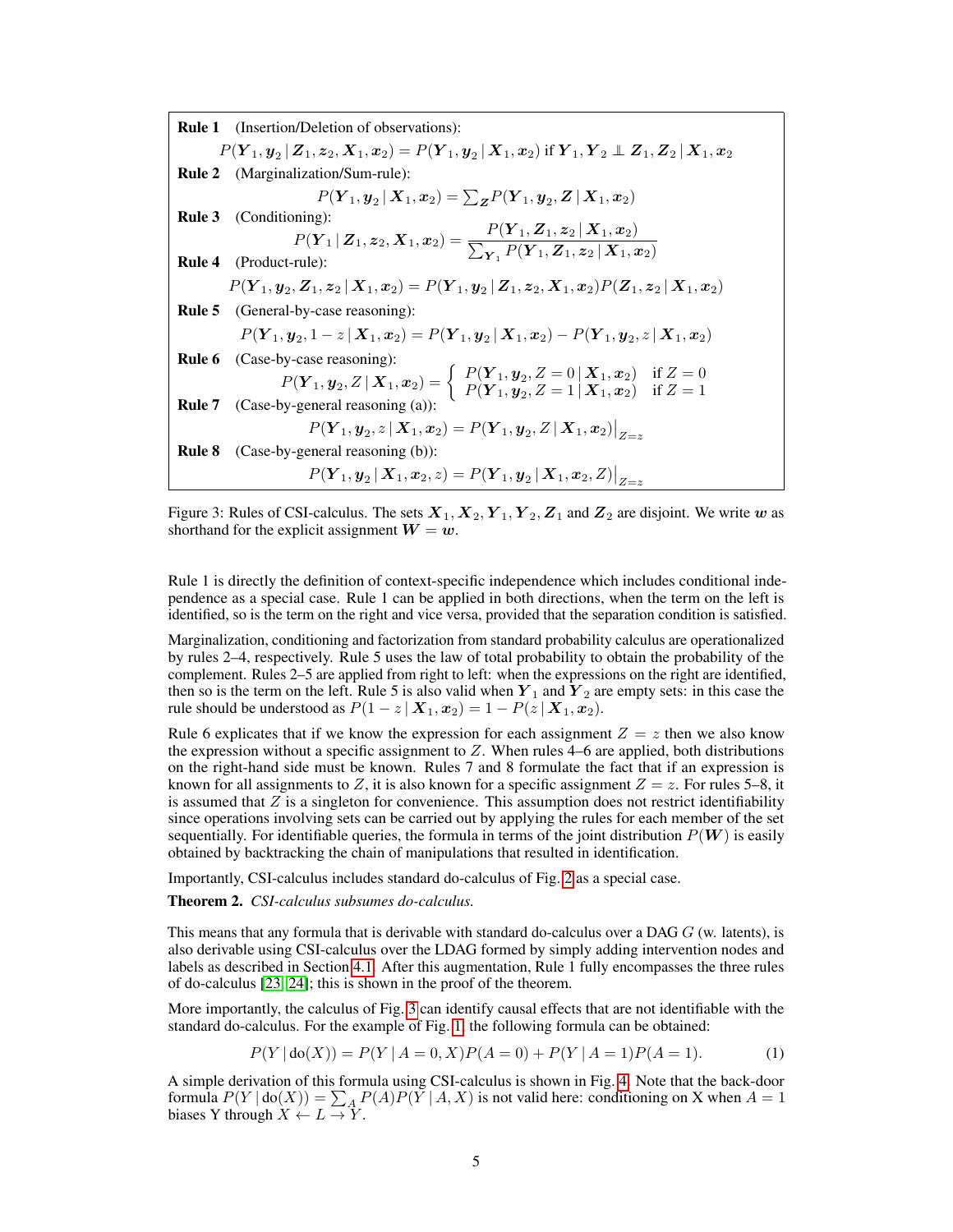

Figure 4: A derivation of  $P(Y | \text{do}(X))$  from  $P(X, Y, A)$  in the example of Fig. 1. The applied rules and CSIs are marked next to the edges connecting the terms. The identifying formula is Eq. 1.

# 5 A Search for Causal Effect Identification

In contrast to the setting of standard do-calculus, due the formidable number of contexts and the causal structure being described by arguably more complex graph formalism, applying the rules of CSI-calculus by hand is impossible (recall also Theorem 1 on NP-hardness). Hence, we follow the approach of [30, 18] and devise a forward search procedure over the rules of CSI-calculus that is able to automatically output identifying formulas and derivations such as Fig 4.

However, for any instance, there are a vast number of terms that may end up being useful in identifying the query term; in fact, the derivation in Fig. 4 only shows the terms that were actually needed (in hindsight). For applying rule 1 we need to check a coNP-hard separation criterion, in contrast to the polynomial check of d-separation in the standard do-calculus setting. Hence, we focus here on how to efficiently evaluate separation criteria (Sec. 5.1), combine contexts (Sec. 5.2) and implement the heuristic search (Sec. 5.3) without weakening the theoretical properties (Sec. 5.4).

## 5.1 Implementing Separation Criteria

Rule 1 requires the evaluation of possibly non-local CSIs. Recall from Section 2, that CSI-separation is only a sufficient criterion; in practice it misses many of the important independence relations. For a feasible search procedure we need a sufficiently fast way to check a sufficient separation criterion. The following sufficient criterion is implemented in the search for this purpose.

**Theorem 3.** If there exists a set C such that  $Y \perp Z \mid X, w, C$  is implied by an LDAG G and one of *the following is also implied by* G: (i)  $Y \perp \!\!\! \perp C \mid X, w$ , (ii)  $C \perp \!\!\! \perp Z \mid X, w$ , (iii)  $Y \perp \!\!\! \perp C \mid X, Z, w$ , *or (iv)*  $Z \perp \!\!\!\! \perp C \mid X, Y, w$ , then also  $Y \perp \!\!\!\! \perp Z \mid X, w$  is implied by G.

When a CSI statement  $Y \perp Z | X, w$  is encountered by the search, the following procedure is applied: First, we verify whether the CSI is directly encoded in a label. If it is, we can stop and if it is not, we continue by applying the CSI-separation criterion. If the CSI-separation criterion does not hold, we continue by attempting to find a set C that satisfies  $Y \perp Z | X, w, c$  for all  $c \in \text{val}(C)$ . Theorem 3 is then applied recursively to verify whether all of the required CSIs  $Y \perp C | X, w$ ,  $C \perp Z | X, w, Y \perp C | X, Z, w$  or  $Z \perp C | X, Y, w$  hold in G. To guarantee that the recursion terminates, each variable can appear only once in each branch of the recursion. We further reduce the number of evaluated CSIs by caching them during the search.

## 5.2 Eliminating Redundant Contexts

The number of possible contexts increases exponentially with the number of variables. It is therefore important to determine which contexts should be considered when CSIs are evaluated. Different contexts often share the same context-specific DAG. We define the equivalence relation  $\stackrel{\circ}{\sim}$  as follows: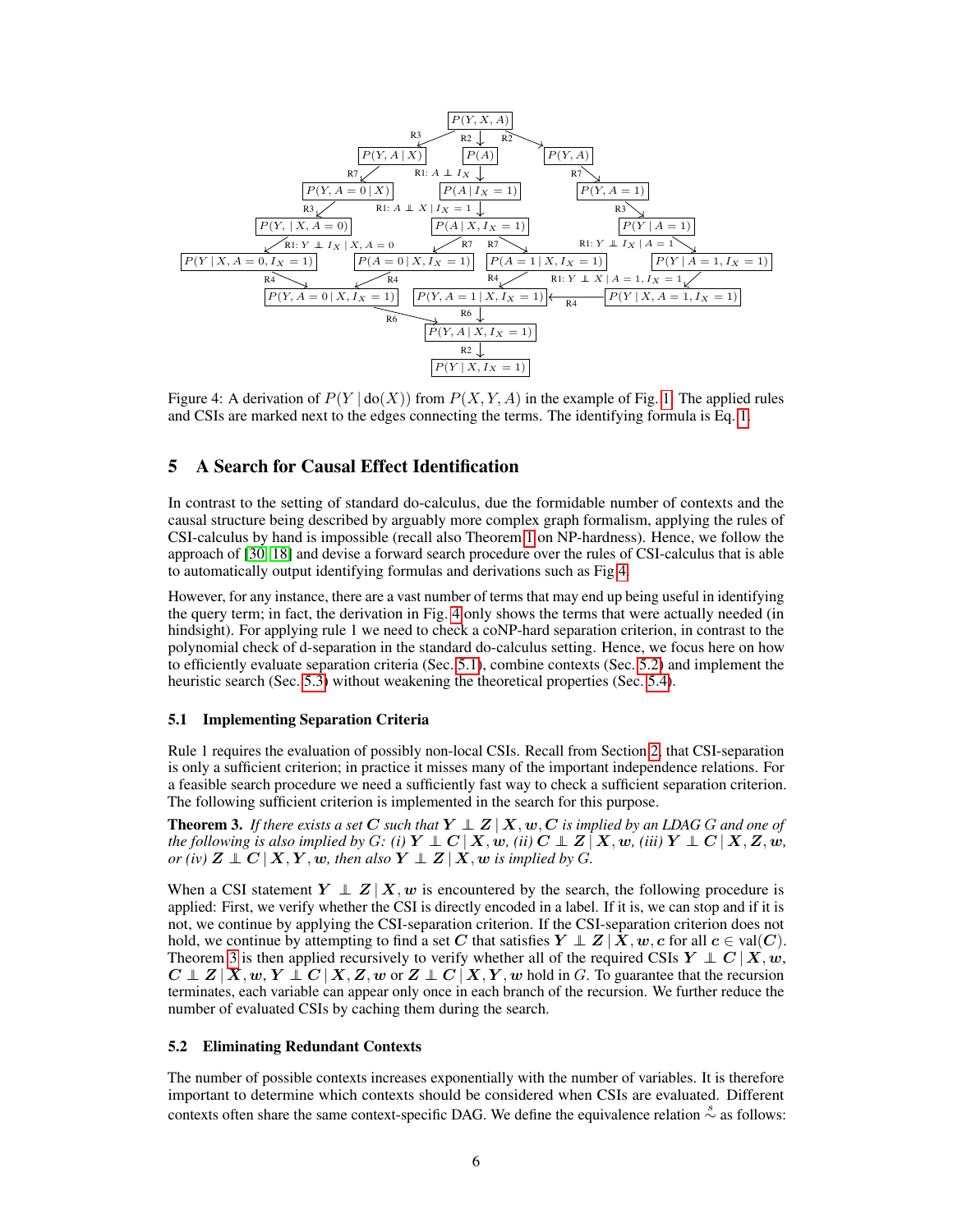#### Algorithm 1

**Input:** Target  $Q = P(Y | \text{do}(X), Z)$ , LDAG G and input  $I = \{P(W)\}.$ **Output:** A formula F for Q in terms of  $P(W)$  or NA. 1: let U be the set of unexpanded terms, initially  $U := I$ . 2: for  $P' \in U$ : 3: let  $I^*$  be the set of all distributions derived from  $P'$  using the rules of Section 5. 4: for each new candidate distribution  $P^* \in I^*$ , do 5: if an additional input is required that is not in  $I$ , then continue. 6: if CSI relation of the current rule is not satisfied by  $G$ , then continue. 7: if  $P^* = Q$ , then derive a formula F for Q by backtracking and return F. 8: Add  $P^*$  to  $\mathbf{I}$ , add  $P^*$  to  $\mathbf{U}$ . 9: Mark  $P'$  as expanded: remove  $P'$  from  $U$ .

10: return NA.

 $s_1 \stackrel{s}{\sim} s_2$  if and only if the context  $s_1$  specific DAG is the same as the context  $s_2$  specific DAG, where  $s_1, s_2 \in val(S)$ . When evaluating the CSI  $Y \perp Z | X, w, C$  of Theorem 3, we do not have to determine d-separation for every  $c \in val(C)$  and w, c specific DAG. It suffices to restrict our attention to the context-specific DAGs given by the representatives of  $val(C)/\stackrel{s}{\sim}$ .

Theorem 4. Let R be a set of representatives of  $val(C)/\stackrel{s}{\sim}$ . If Y is CSI-separated from Z by X in *the context*  $w, c$  *in* G *for all*  $c \in \mathbb{R}$ *, then* Y *is CSI-separated from* Z *by* X *in the context*  $w, c$  *in* G *for all*  $c \in val(C)$ *.* 

The definition of intervention nodes can also be used in this way. In general, an arbitrary context  $S = s$  can render a number of edges spurious in the LDAG. However, if the context contains the assignment  $I_X = 1$  for any node X, we know that every incoming edge of X except  $I_X \to X$  will be made spurious by definition without requiring any further verification.

#### 5.3 Implementing the Search

Algorithm 1 shows the pseudo-code which implements the calculus of Section 4 and is capable of solving problems that fall under the formulation of Section 3 through the use of a search heuristic and elimination of redundant contexts. A single distribution is called a *term*, which is considered *expanded* if every valid manipulation has been performed on it.

The input distribution is marked as unexpanded on line 1 and iteration over the unexpanded terms begins on line 2. In order to guide the search to identify the most promising terms, we relate the identified distributions to the target  $Q$  through a heuristic proximity function and always expand the closest term in U first. Note that if we were to expand *only* the closest term to the target greedily, several identifiable instances would be left non-identified because the identifying formulas and derivations are highly non-trivial. More details about the proximity function are given in the supplementary material. If multiple terms share the maximal value of the proximity function, the term that was identified first is selected. Next, the rules of Section 4 are applied to  $P'$  and the derived candidate distributions are added to the set  $I^*$  on line 3. Note that not every distribution in  $I^*$  is necessarily identified at this point.

Iteration over the set  $I^*$  begins on line 4. Here the candidate terms  $P^*$  in  $I^*$  that can be identified are added to the set  $\bm{I}$ . Previously identified terms are not identified again. Line 5 verifies that both required terms are identified for rules 4–6. Line 6 applies Theorem 3 to check the required CSI relation for rule 1. Tests for d-separation are carried out via relevant path separation [7].

If all requirements are met,  $P^*$  is identified either as the target on line 7 or as a new unexpanded distribution on line 8. Once all candidate distributions are processed, we mark  $P'$  as expanded on line 9. Note that  $P'$  can still appear as a second required term on line 5 when another term is being expanded. Finally, if the target was not identified and the set of unexpanded distributions was exhausted, we deem the target non-identifiable by the search and return NA on line 10.

#### 5.4 Theoretical Properties

The formulated search is sound in the following sense.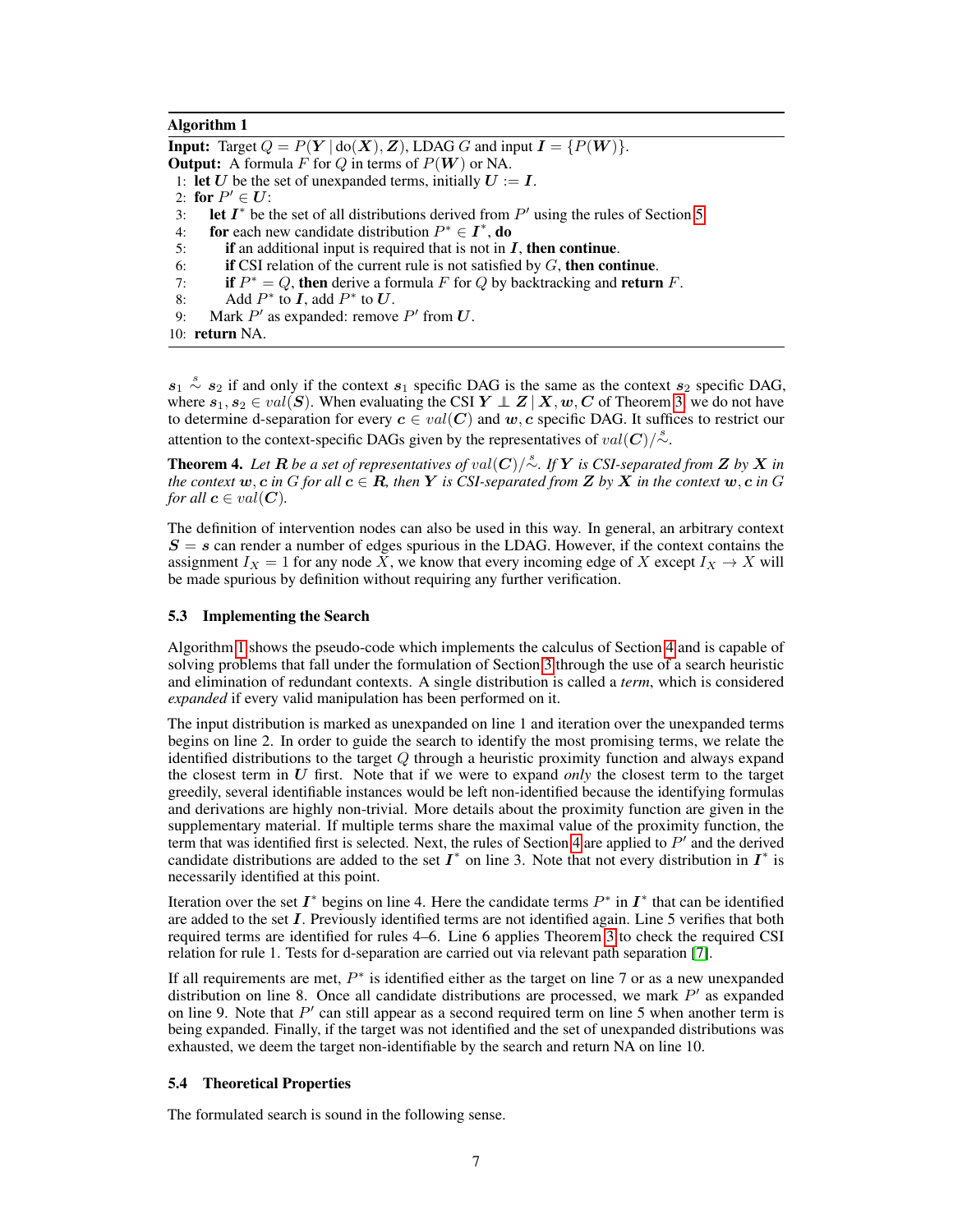

Figure 5: (a) Running times of Algorithm 1. Full CS is a naive version which does not combine contexts. (b) Time usage of each rule with error bars showing the standard error.

Theorem 5 (Soundness). *Algorithm 1 always terminates: if it returns an expression, it is correct.*

In the setting of standard do-calculus, where no labels are present (in addition to those defining interventions) the search is complete for (conditional) causal effect identifiability. This is because the separation condition is general enough to capture all conditional independences used by do-calculus as shown by Theorem 2.

## 6 Experiments and Examples

We implemented the search in C++ and the code is available in the R-package dosearch on CRAN [31]. First we will present a simulation study on the search and then show a host of examples where identifiability can be shown with our approach. Experiments were performed on a modern desktop computer (single thread, Intel Core i7-4790, 3.4 GHz).

We considered DAGs with  $n = 7, 8, 9$  nodes with 100 DAGs for each n. Edges for the DAGs were sampled randomly with average degree of 3. We sampled labels on the edges (local CSIs) with probability 0.5. Two of the nodes were considered latent and the aim was to determine whether  $P(Y | \text{do}(X))$  can be identified. Fig. 5(a) shows the running times of Algorithm 1 with a 30 minute timeout. The search times when all contexts are considered separate (i.e., the terms have fixed assigned values for all variables) are included as a baseline (full CS). Using terms that combine assignments as formulated in CSI-calculus considerably speeds up the execution times.

In the same simulation, we examined the effect of applying the individual rules on the total running times, as shown in Fig. 5(b). Rules 1 and 4 dominate the running time. For rule 1, considerable time is spent on checking whether the conditional independence constraints hold (recall that this step is also (co)NP-hard). Rule 4 combines two previously identified terms, and therefore a single term may help to identify further terms in a large number of ways.

Importantly, the search implementing CSI-calculus can prove identifiability of  $P(Y | \text{do}(X))$  for the LDAGs in Fig. 6 which would be non-identifiable otherwise via standard do-calculus. Nonidentifiability can be verified by running ID on the underlying DAGs without labels or by noting that each graph includes a hedge. In Fig. 6(a)  $P(Y | \text{do}(X)) = P(Y | X, W = 1)$ . Intuitively, node W acts similarly as an intervention node and hence conditioning on  $W = 1$  eliminates the back-door path. In Fig. 6(b)  $P(Y | \text{do}(X)) = P(Y)$ , because X and Y are independent when X is intervened on due to the labels. In Fig. 6(c)  $P(Y | \text{do}(X)) = P(Y | Z = 0, X)P(Z = 0) + P(Y | Z = 1)P(Z = 1),$ adjusting for  $Z$  is needed, which opens up a new d-connecting path through H and  $Q$ . Fortunately, when  $Z = 0$  there is no confounding path, and when  $Z = 1$  there is a confounding path but no directed path from  $Z$ . In Fig.  $6(d)$ , the causal effect is identifiable and the output by Algorithm 1 is:

$$
P(Y | \text{do}(X)) = P(A = 1) \sum_{W} P(Y | X, W, A = 1) P(W | A = 1)
$$
  
+ 
$$
P(A = 0) \sum_{Z} P(Z | X, A = 0) \sum_{X'} P(Y | X', Z, A = 0) P(X' | A = 0)
$$

When  $A = 1$ , the first term resembles the back-door formula, adjusting for W. When  $A = 0$ , the second term resembles the front-door formula through Z. Since  $A \perp X, I_X$  in the LDAG, we are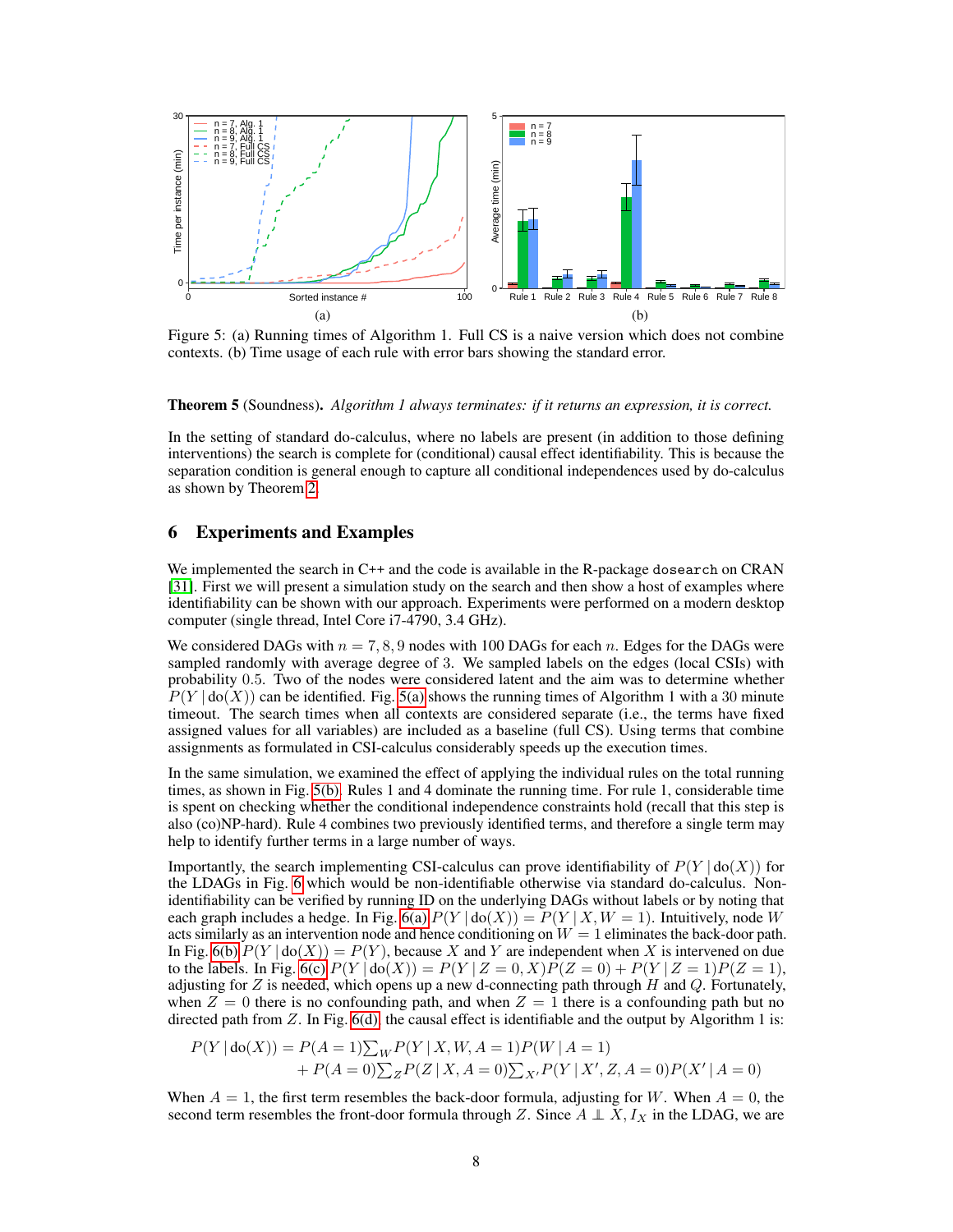

Figure 6: LDAGs such that  $P(Y | d o(X))$  is identifiable using CSIs, but not with standard do-calculus.

able to combine the formulas. In Fig. 6(e) when  $A = 0$ , the confounding path from Y to  $I_X$  vanishes allowing for a back-door type formula  $P(Y | \text{do}(X)) = \sum_{Z} P(Z | A = 0) P(Y | X, Z, A = 0)$ .

# 7 Discussion and Conclusion

In this paper, we considered causal effect identifiability in the presence of context-specific independence relations, which commonly arise from causal mechanisms over discrete variables. We formalized the problem employing LDAGs, showed that deciding causal effect non-identifiability is NP-hard when CSIs are present, developed a calculus, and designed a readily usable automatic search procedure for finding identifying formulas. We showed that with only a few additional CSIs, our approach may enable identifiability in previously non-identifiable cases.

Currently, we are at the level of a calculus and a search procedure over the calculus. Although the presented rules and the search are sound, completeness results are harder to obtain. Despite that the general decision problem is NP-hard, one could think of applying polynomial ID over context-specific DAGs and then combining the results in order to obtain a complete decision procedure. However, the following theorem shows that identifiability in context-specific DAGs is not a direct indicator of general identifiability.

**Theorem 6.** *Causal effect*  $P(Y | do(X))$  *may be non-identifiable from*  $P(W)$  *even if*  $P(Y | do(X))$ *is identifiable in the context s specific DAGs for every*  $s \in val(S)$  *or if*  $P(Y | do(X), s)$  *is identifiable in the context s specific DAGs for every*  $s \in val(S)$  *where* S *contains only observed variables.* 

Hence further research is needed for a similar theory as for do-calculus, which resulted in completeness proofs through hedges, ID and IDC algorithms [28, 17, 27], if it is possible here. The generalization to categorical variables is mostly imminent, but designing a feasible search procedure is certainly an additional challenge. As such, the presented approach can already leverage from interventional distributions [3] by modifying the set of inputs  $I$  of Algorithm 1.

We believe our approach using CSIs will have an impact on a variety of related problems. We would like to use our approach to solve cases of transportability, selection bias and missing data problems [4, 5, 21]. The methodology presented is likely to render causal effects and distributions identifiable also in these problems, provided that there are CSI relations present.

## Acknowledgments

ST was supported by Academy of Finland grant 311877 (Decision analytics utilizing causal models and multiobjective optimization). AH was supported by Academy of Finland grant 295673.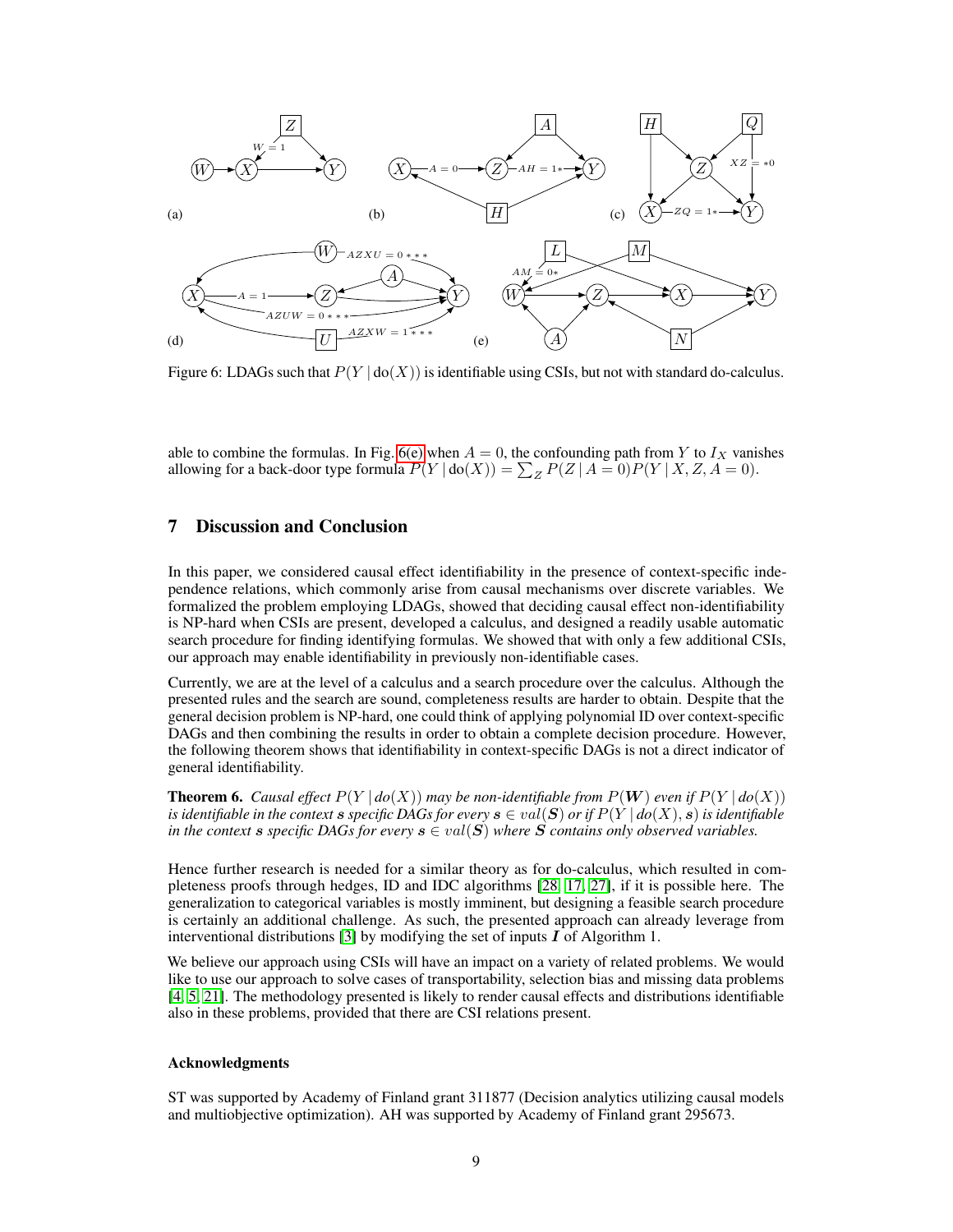## References

- [1] G. Aleksandrowicz, H. Chockler, J. Y. Halpern, and A. Ivrii. The computational complexity of structure-based causality. *Journal of Artificial Intelligence Research*, 58:431–451, 2017.
- [2] Y. Barash and N. Friedman. Context-specific Bayesian clustering for gene expression data. *Journal of Computational Biology*, 9(2):169–191, 2002.
- [3] E. Bareinboim and J. Pearl. Causal inference by surrogate experiments: z-identifiability. In N. de Freitas and K. Murphy, editors, *Proceedings of the 28th Conference on Uncertainty in Artificial Intelligence*, pages 113–120. AUAI Press, 2012.
- [4] E. Bareinboim and J. Pearl. Transportability from multiple environments with limited experiments: Completeness results. In *Proceedings of the 27th Annual Conference on Neural Information Processing Systems*, pages 280–288, 2014.
- [5] E. Bareinboim and J. Tian. Recovering causal effects from selection bias. In *Proceedings of the 29th AAAI Conference on Artificial Intelligence*, pages 3475–3481, 2015.
- [6] C. Boutilier, N. Friedman, M. Goldszmidt, and D. Koller. Context-specific independence in Bayesian networks. In *Proceedings of the 12th International Conference on Uncertainty in Artificial Intelligence*, pages 115–123. Morgan Kaufmann, 1996.
- [7] C. J. Butz, A. E. dos Santos, and J. S. Oliveira. Relevant path separation: A faster method for testing independencies in Bayesian networks. In *8th International Conference on Probabilistic Graphical Models*, pages 74–85, 2016.
- [8] M. Chavira and A. Darwiche. On probabilistic inference by weighted model counting. *Artificial Intelligence*, 172(6-7):772–799, 2008.
- [9] D. M. Chickering, D. Heckerman, and C. Meek. A Bayesian approach to learning Bayesian networks with local structure. In *13th International Conference on Uncertainty in Artificial Intelligence*, pages 80–89. Morgan Kaufmann, 1997.
- [10] G. F. Cooper. The computational complexity of probabilistic inference using Bayesian belief networks. *Artificial Intelligence*, 42(2):393–405, 1990.
- [11] J. Corander, A. Hyttinen, J. Kontinen, J. Pensar, and J. Väänänen. A logical approach to context-specific independence. *Annals of Pure and Applied Logic*, 170(9):975–992, 2019.
- [12] G. H. Dal, A. W. Laarman, and P. J. F. Lucas. Parallel probabilistic inference by weighted model counting. In *Proceedings of Machine Learning Research – Volume 72*, pages 97–108. PMLR, 2018.
- [13] A. P. Dawid. Influence diagrams for causal modelling and inference. *International Statistical Review*, 70(2):161–189, 2002.
- [14] D. Galles and J. Pearl. Testing identifiability of causal effects. In *Proceedings of the 11th Conference Annual Conference on Uncertainty in Artificial Intelligence*, pages 185–195. Morgan Kaufmann, 1995.
- [15] B. Georgi, J. Schultz, and A. Schliep. Context-specific independence mixture modelling for protein families. In *European Conference on Principles of Data Mining and Knowledge Discovery*, pages 79–90. Springer, 2007.
- [16] J. Y. Halpern. Axiomatizing causal reasoning. *Journal of Artificial Intelligence Research*, 12:317–337, 2000.
- [17] Y. Huang and M. Valtorta. Identifiability in causal Bayesian networks: a sound and complete algorithm. In *Proceedings of the 21st National Conference on Artificial intelligence – Volume 2*, pages 1149–1154. AAAI Press, 2006.
- [18] A. Hyttinen, F. Eberhardt, and M. Järvisalo. Do-calculus when the true graph is unknown. In *Proceedings of the 31st Conference on Uncertainty in Artificial Intelligence*, pages 395–404. AUAI Press, 2015.
- [19] A. Hyttinen, J. Pensar, J. Kontinen, and J. Corander. Structure learning for Bayesian networks over labeled DAGs. In *Proceedings of Machine Learning Research – Volume 72*, pages 133–144. PMLR, 2018.
- [20] D. Koller and N. Friedman. *Probabilistic Graphical Models: Principles and Techniques*. MIT Press, 2009.